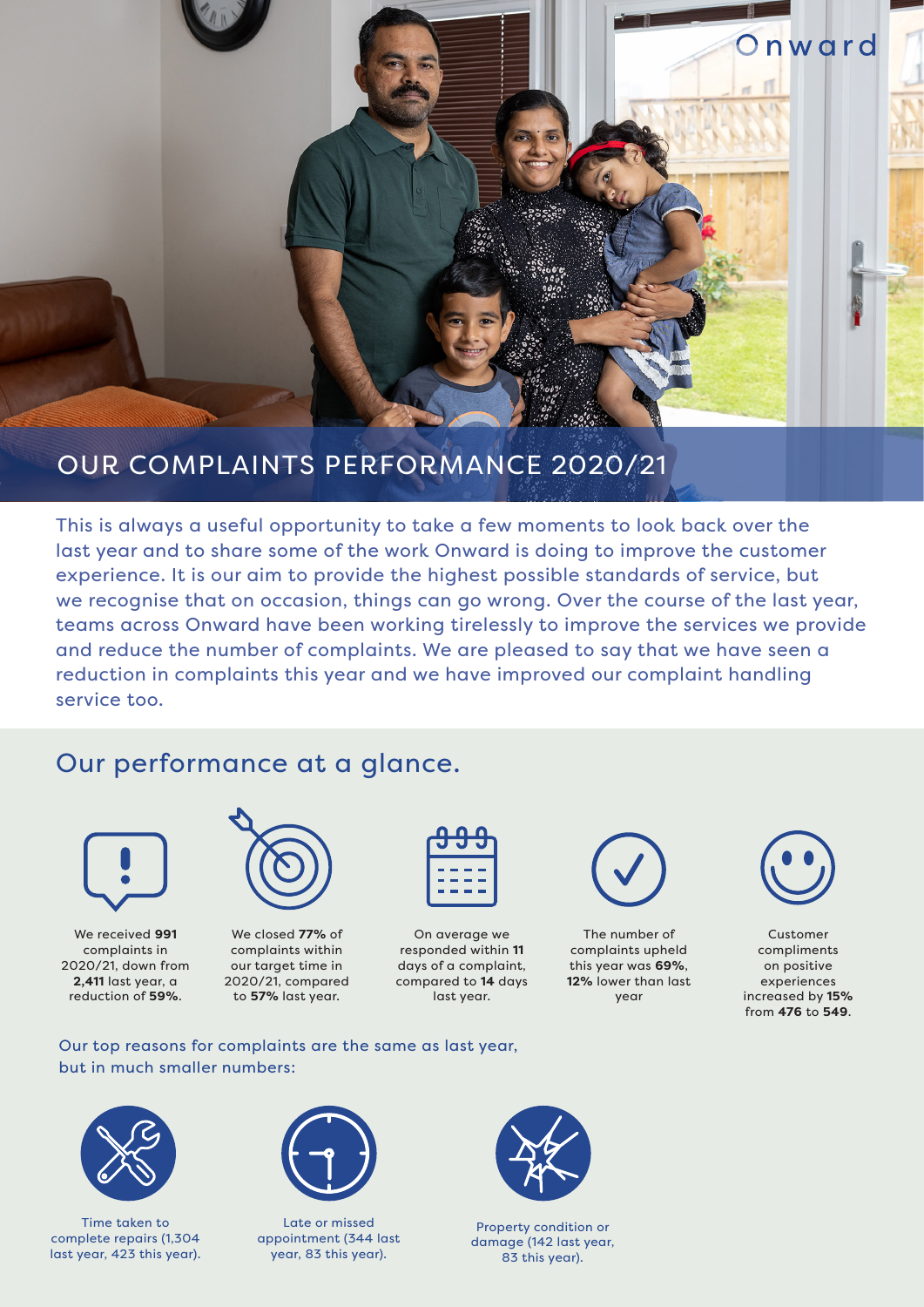# How did we do?

- The number of customer complaints reduced by 59% in comparison with 2019/20
- We resolved 20% more complaints within target than the year before and reduced the average time taken to resolve complaints by 4 business days
- Year on year the volume of complaints which were upheld fell by 12% from 81% to 69%
- The number of positive customer experiences which resulted in customers sending us their compliments increased by 15% from 476 to 549 compliments

## What did we do?

In last year's annual complaints report we promised to improve our complaint handling service by making a number of commitments to our customers.

| <b>COMMITMENT MADE</b>                                                                                                                                                            | <b>ACTION TAKEN</b>                                                                                                                                                                                                                                                                                                                                                                                                                         | <b>COMMITMENT</b><br><b>ACHIEVED?</b> |
|-----------------------------------------------------------------------------------------------------------------------------------------------------------------------------------|---------------------------------------------------------------------------------------------------------------------------------------------------------------------------------------------------------------------------------------------------------------------------------------------------------------------------------------------------------------------------------------------------------------------------------------------|---------------------------------------|
| We will maintain compliance with the Housing<br>Ombudsman's Complaint Handling Code                                                                                               | We achieved full compliance with the Housing<br>Ombudsman's Complaint Handling Code and<br>published our self-assessment on our website                                                                                                                                                                                                                                                                                                     | <b>YES</b>                            |
| We will provide customers with more<br>opportunity to provide us with feedback<br>and share their experiences with us<br>by reintroducing our Customer<br><b>Complaints Forum</b> | In February 2021 we reinstated our Customer<br>Complaints Forum. Attended by colleagues and<br>customer representatives, these meetings now take<br>place quarterly                                                                                                                                                                                                                                                                         | <b>YES</b>                            |
| Our colleagues will operate as the 'customer<br>advocate' and will focus entirely upon delivering<br>the most appropriate resolution for our customers                            | We have embarked upon a companywide<br>cultural change in relation to complaints, by<br>amending our approach from one of complaint<br>handling, to one of complaint prevention and<br>resolution<br>Our colleagues are empowered and have the<br>$\bullet$<br>autonomy to implement customer focused<br>resolutions<br>We have improved the way in which we support<br>and communicate with customers throughout<br>the complaints process | <b>YES</b>                            |
| We will prevent complaints from happening instead of<br>reacting to them after the event                                                                                          | In August 2020 we created our Escalation Support<br>Team. A team of experts who can resolve customer<br>concerns at the first point of contact, minimising the<br>need for customers to raise complaints. On average<br>the team prevent 60 - 70% of informal complaints<br>from escalating into formal complaints                                                                                                                          | <b>YES</b>                            |
| We will use complaints insight to drive performance<br>and continuous improvement, making our processes<br>more customer focussed and efficient                                   | We have developed and embedded a learning and<br>continuous improvement framework.<br>Representatives from teams across the business meet<br>on a monthly basis to review data, look at trends and<br>identify opportunities for improvement.                                                                                                                                                                                               | <b>YES</b>                            |
| We will drive down the number of complaints by<br>improving the way we handle customer concerns<br>at the first point of contact                                                  | Working with colleagues in our customer contact<br>centre, we have increased the % of customer<br>enquiries being resolved at the first point of contact<br>from 65% to 77% and increased customer satisfaction<br>with our service from 81% to 87%                                                                                                                                                                                         | <b>YES</b>                            |
| Our colleagues will be provided with all of the tools<br>they require to ensure that they are able to deliver<br>customer focussed resolutions                                    | We have updated and improved our Complaint<br>$\bullet$<br>Resolution policy, and enhanced our processes<br>and systems, making it easier for colleagues to<br>resolve complaints<br>The next phase of our plan is to provide all<br>colleagues with training on preventing and<br>resolving customer concerns                                                                                                                              | IN<br><b>PROGRESS</b>                 |